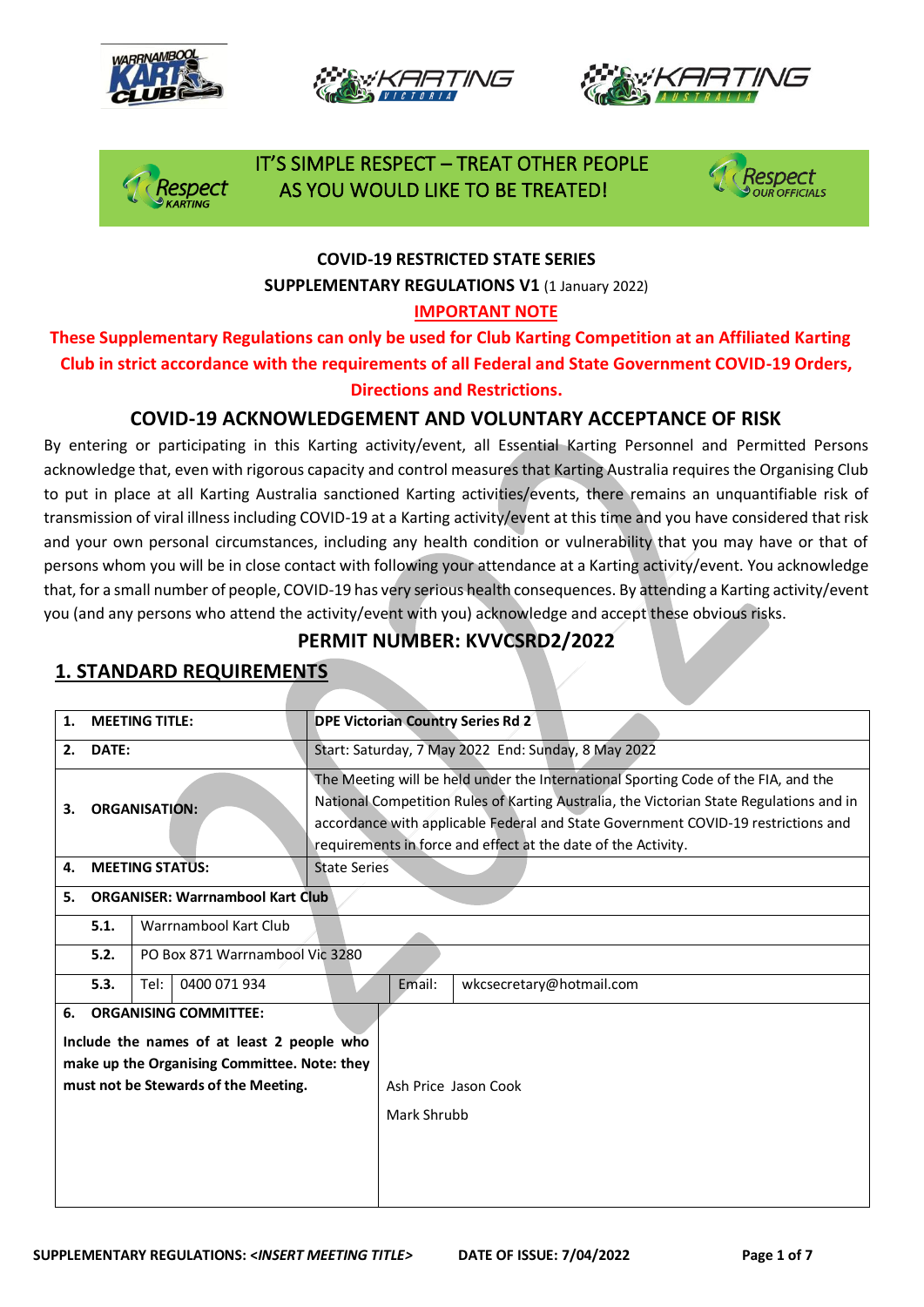







# IT'S SIMPLE RESPECT – TREAT OTHER PEOPLE<br>PRESPECT THE AS YOU WOULD LIKE TO BE TREATED! AS YOU WOULD LIKE TO BE TREATED!



| 7. ESSENTIAL OFFICIALS (Ref: General Rules Chapter 7 Rule 4 - "Essential Officials") |                                                                |  |  |
|--------------------------------------------------------------------------------------|----------------------------------------------------------------|--|--|
| Stewards of the Meeting: (Minimum of 2                                               |                                                                |  |  |
| <b>Stewards Required for every Meeting</b>                                           | L'Argent Wilson (Chief Steward), Gail Cherry, Neville Tapscott |  |  |
| please refer to the Karting Victoria                                                 | Chis Place                                                     |  |  |
| officials Open meeting policy on the KV                                              |                                                                |  |  |
| website "under admin")                                                               |                                                                |  |  |
| Clerk of the Course:                                                                 | Ross Harrod                                                    |  |  |
| Chief Scrutineer:                                                                    | Gary Haythorpe                                                 |  |  |
| Chief Timekeeper:                                                                    | Sheron Cook                                                    |  |  |
| <b>Emergency and Medical Services:</b>                                               | Natalie Herbetson, Zoe Bannam                                  |  |  |
| <b>OTHER OFFICIALS</b><br>8.                                                         |                                                                |  |  |
| COVIDSafe Officer                                                                    | Ash Price                                                      |  |  |
| <b>Assistant Clerks Of The Course:</b>                                               | <b>Russell Cherry</b><br>Anthony Taylor                        |  |  |
|                                                                                      | <b>Russell White</b><br>Paul Feely                             |  |  |
| Starter                                                                              | <b>Brett Mackay</b>                                            |  |  |
| <b>Grid Marshal</b>                                                                  | Jenny King                                                     |  |  |
| <b>Scales Marshal</b>                                                                | <b>Michael Clover</b>                                          |  |  |
| Scrutineers                                                                          | Ron Shiells                                                    |  |  |
| Timekeeper                                                                           | Sheron Cook                                                    |  |  |
| Secretary of the Meeting                                                             | <b>Ash Price</b>                                               |  |  |
| Flag / Lights Marshal                                                                | <b>Paul Rethus</b>                                             |  |  |
| <b>Fuel Tester</b>                                                                   | Gary Haythorpe                                                 |  |  |
| <b>Tyre Tester</b>                                                                   | Gary Haythorpe                                                 |  |  |
| <b>CIRCUIT DETAILS</b><br>9.                                                         |                                                                |  |  |
| <b>Circuit Name:</b>                                                                 | <b>Warrnambool Kart Club</b>                                   |  |  |
| <b>Circuit Address:</b>                                                              | 162 Buckley's Road Allansford                                  |  |  |
| <b>Track Length:</b>                                                                 | 745 Metres                                                     |  |  |
| <b>Direction Of Racing:</b>                                                          | Anti Clockwise                                                 |  |  |
| <b>Track Density:</b>                                                                | 32                                                             |  |  |
| <b>Notice Board:</b>                                                                 | Inside canteen and outside scale shed                          |  |  |
| <b>Stewards Office:</b>                                                              | Behind judges box                                              |  |  |
| <b>Mechanical Breakdown Lane:</b>                                                    | Will Not be in use at this Meeting.                            |  |  |
| Parc Fermé:                                                                          | Between track and pits                                         |  |  |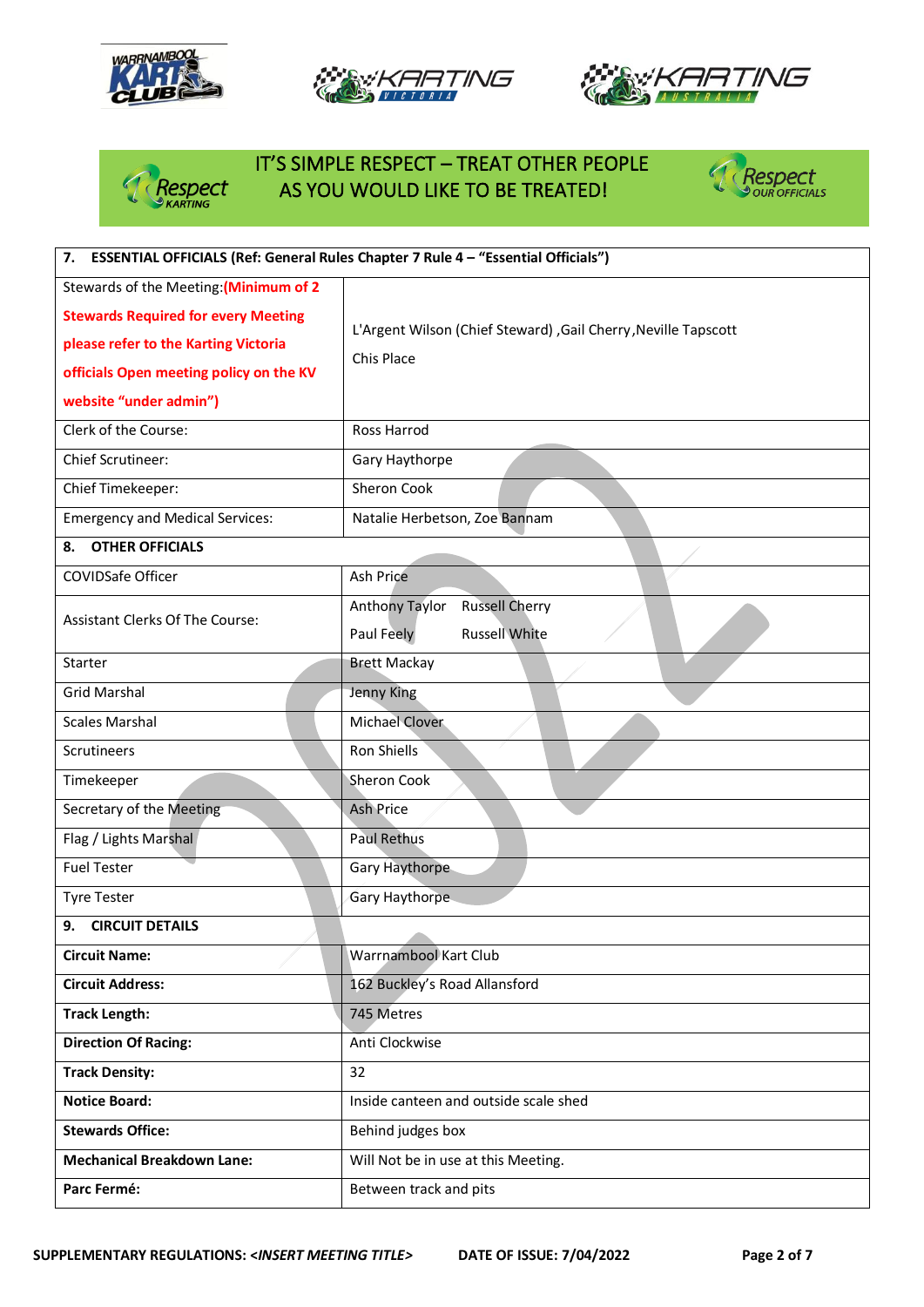







## IT'S SIMPLE RESPECT – TREAT OTHER PEOPLE *Respect* AS YOU WOULD LIKE TO BE TREATED!<br><sup>@KARTING</sup>



### **2. ADMINISTRATION**

| 1.                                                                            | Any KA licence holder is permitted to enter this event                                       |                                                                                                                   |                                                                                            |                        |  |
|-------------------------------------------------------------------------------|----------------------------------------------------------------------------------------------|-------------------------------------------------------------------------------------------------------------------|--------------------------------------------------------------------------------------------|------------------------|--|
| 2.                                                                            |                                                                                              | The Club must maintain a register of all Essential Karting Personnel and Permitted Persons at the Circuit for the |                                                                                            |                        |  |
|                                                                               | activity.                                                                                    |                                                                                                                   | The number of entries in the Event is strictly limited by Government Directions/Orders.    |                        |  |
| 3.                                                                            | Pre-entry for the Event is essential.                                                        |                                                                                                                   |                                                                                            |                        |  |
|                                                                               | There will be NO ENTRIES ACCEPTED ON THE DAY.                                                |                                                                                                                   |                                                                                            |                        |  |
|                                                                               | The Classes, Age and Weight Divisions listed below are permitted to Compete at this Meeting. |                                                                                                                   |                                                                                            |                        |  |
| 4.                                                                            | Class names as used in the 2022 Australian Karting Manual must be used.                      |                                                                                                                   |                                                                                            |                        |  |
|                                                                               | <b>COMPULSORY COMPETITION CLASSES</b>                                                        | <b>DIVISION/WEIGHT</b>                                                                                            | <b>DISCRETIONARY COMPETITION CLASSES</b>                                                   | <b>DIVISION/WEIGHT</b> |  |
| Cadet 9                                                                       |                                                                                              |                                                                                                                   | KA4                                                                                        |                        |  |
|                                                                               |                                                                                              | Single Division                                                                                                   |                                                                                            | Junior Heavy           |  |
| Cadet 12                                                                      |                                                                                              | Single Division                                                                                                   | Tag 125 Restricted                                                                         | Senior Light           |  |
| KA4                                                                           |                                                                                              | Junior Light                                                                                                      | Tag 125 Restricted                                                                         | Senior Medium          |  |
| KA3                                                                           |                                                                                              | Junior                                                                                                            | Tag 125 Restricted                                                                         | Senior Heavy           |  |
| KA3                                                                           |                                                                                              | Senior Light                                                                                                      | Victorian Combined                                                                         | <b>Masters</b>         |  |
| KA3                                                                           |                                                                                              | Senior Medium                                                                                                     | X30                                                                                        | Senior Light           |  |
|                                                                               |                                                                                              |                                                                                                                   | <b>Tag 125</b>                                                                             | Light                  |  |
|                                                                               |                                                                                              |                                                                                                                   | <b>Tag 125</b>                                                                             | Heavy                  |  |
|                                                                               |                                                                                              |                                                                                                                   | Note: Consolidation of Class Rules (Competition Rules - Chapter 1, Rule 9) may be applied. |                        |  |
| 5.                                                                            | <b>ENTRIES</b>                                                                               |                                                                                                                   |                                                                                            |                        |  |
| 5.1.                                                                          | 12:00am 4/04/2022<br><b>Entries Open:</b>                                                    |                                                                                                                   |                                                                                            |                        |  |
| 5.2.                                                                          | <b>Entries Close:</b>                                                                        | 11:59pm 1/05/2022                                                                                                 |                                                                                            |                        |  |
| 5.3.                                                                          | <b>Entries Close:</b>                                                                        | 11:59pm 1/05/2022                                                                                                 |                                                                                            |                        |  |
| 6.                                                                            | <b>ENTRY FEE</b>                                                                             |                                                                                                                   |                                                                                            |                        |  |
| 6.1.                                                                          |                                                                                              |                                                                                                                   | The Entry Fee for each Class at this Meeting including GST and TDF Levy is as follows:     |                        |  |
|                                                                               | <b>Competition Class Name</b>                                                                |                                                                                                                   | <b>Entry Fee</b>                                                                           |                        |  |
| All Classes                                                                   |                                                                                              |                                                                                                                   | \$95                                                                                       |                        |  |
|                                                                               | Second or Third Class Entered                                                                | \$85                                                                                                              |                                                                                            |                        |  |
|                                                                               |                                                                                              |                                                                                                                   |                                                                                            |                        |  |
| <b>ENTRY PROCEDURE</b><br>7.                                                  |                                                                                              |                                                                                                                   |                                                                                            |                        |  |
| 7.1.                                                                          |                                                                                              | Each Entry for this Meeting may be made using the CMS as follows:                                                 |                                                                                            |                        |  |
| Log on to your driver information via http://www.karting.net.au/<br>$\bullet$ |                                                                                              |                                                                                                                   |                                                                                            |                        |  |
|                                                                               | $\bullet$                                                                                    | Click on the licence and entries icon (top centre of the screen)                                                  |                                                                                            |                        |  |
|                                                                               | Click on the "Enter a Race Meeting" icon<br>$\bullet$                                        |                                                                                                                   |                                                                                            |                        |  |
|                                                                               |                                                                                              |                                                                                                                   |                                                                                            |                        |  |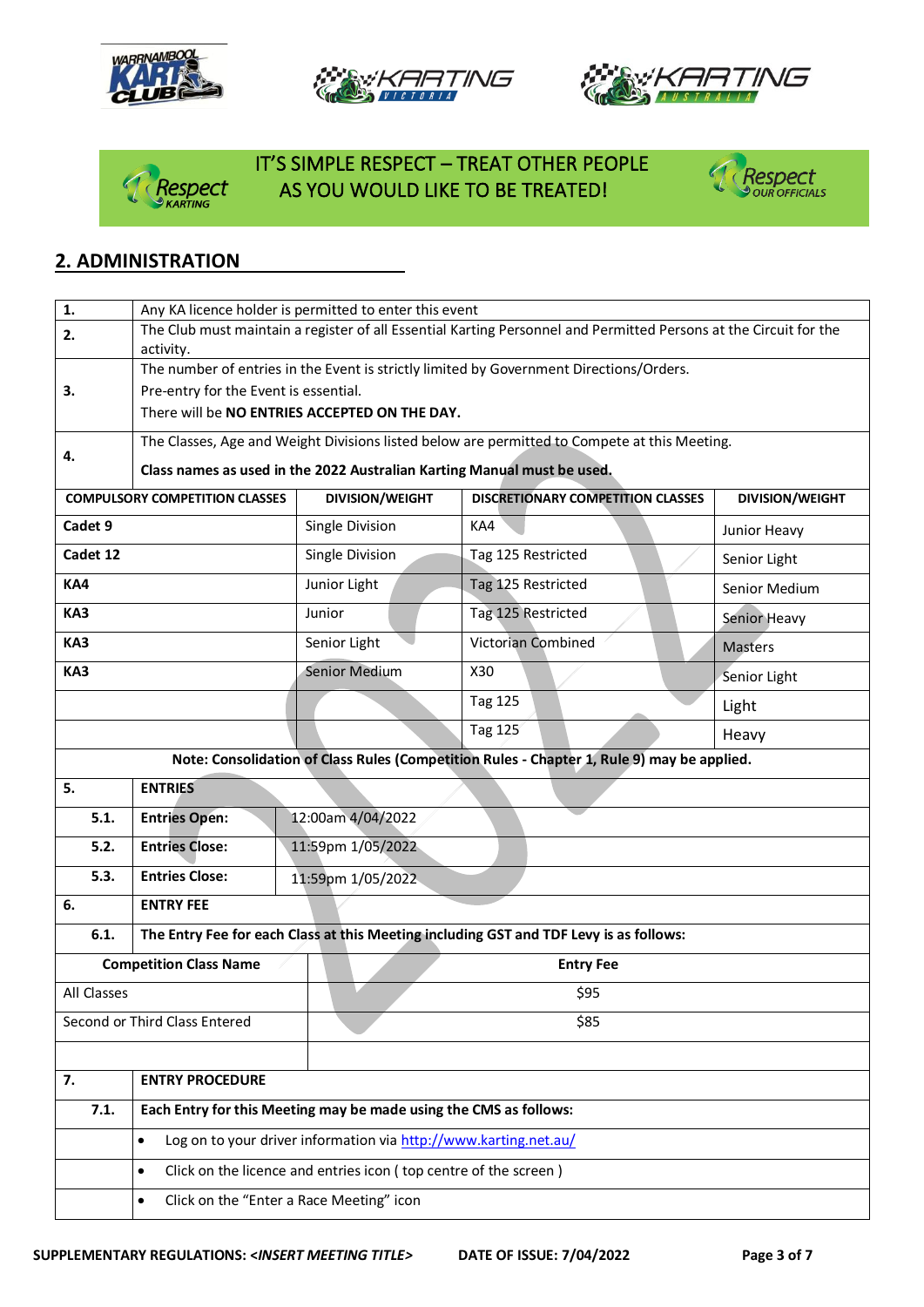







### IT'S SIMPLE RESPECT – TREAT OTHER PEOPLE espect \_\_\_\_\_\_ AS YOU WOULD LIKE TO BE TREATED!



|      | Enter your log on details<br>$\bullet$                                                                                |  |  |
|------|-----------------------------------------------------------------------------------------------------------------------|--|--|
|      | Under 'My Details' functions, choose 'Pre Enter Race Meeting'<br>$\bullet$                                            |  |  |
|      | Choose the State in which the Meeting is being held<br>$\bullet$                                                      |  |  |
|      | Choose the Club who is the Organiser of the Meeting<br>$\bullet$                                                      |  |  |
| 7.2. | Payment of the Entry Fee can be made as follows:                                                                      |  |  |
|      | Credit card Payments can be made via CMS using SecurePay ONLY                                                         |  |  |
| 8.   | <b>MINIMUM ENTRIES</b>                                                                                                |  |  |
| 8.1. | 6 is the minimum number of pre entries which must be received for each Class and/or Division.                         |  |  |
|      | If insufficient entries are received for a Class and/or Division to form in its own right, the Compulsory Competition |  |  |
| 8.2. | Classes will be Consolidated in accordance with Competition Rules - Chapter 1, Rule 9.                                |  |  |
|      | Discretionary Competition Classes may be Consolidated in accordance with the Rules or Cancelled at the discretion     |  |  |
|      | of the Organiser and in accordance with the Rules.                                                                    |  |  |
| 8.3. | If a Class or Division is cancelled, the Entry Fee may be refunded at the discretion of the Organiser and in          |  |  |
|      | accordance with the Rules.                                                                                            |  |  |

### **3. SPECIFIC COVID-19 RESTRICTION AND MITIGATION REQUIREMENTS**

**COVIDSafe ACTION PLAN** (When required at law) The Club has completed a COVIDSafe Action Plan and submitted it to the relevant State Government Department. All actions identified as being required to be done to create a COVIDSafe Event and Club facility must be carried out prior to and during the Event. **1. PERMITTED AND NON-PERMITTED PERSONS 1.1. symptoms, shortness of breath, sore throat, cough, lack of smell or fatigue) is permitted to No person who has symptoms consistent with COVID-19 (this includes any fever, respiratory attend the Circuit or participate in the Event. 1.2. immediately avoid contact with all persons at the Circuit and MUST IMMEDIATELY LEAVE the Any person who starts to feel unwell or to exhibit symptoms of COVID-19 during the Event must Circuit. 2.** Note – The number chosen in 2.1 must not exceed the maximum number of people permitted to gather under State Public Health Authority Orders/Directions/Regulations. **SOCIAL DISTANCING AND DENSITY REQUIRMENTS 2.1.** Essential Karting Personnel and Permitted Persons are not permitted to gather in groups greater than Choose a number while in attendance at the Event. (Delete if no limit on Group size by the State Government required) **2.2.** Government prescribed Social Distancing measures must always be observed. **2.3.** The use by Permitted Persons of any indoor facilities is strictly limited by the Density Quotient of the room as included in the Club's COVIDSafe Action Plan. **2.4.** Food service provided at the Event must fully comply with all State Public Health Authority Orders/Directions/Regulations. • Hand Hygiene must be available at all food service outlets. • Regular cleaning in accordance with the Club's COVIDSafe Action Plan MUST be carried out throughout the Event. **3. Check In Requirements**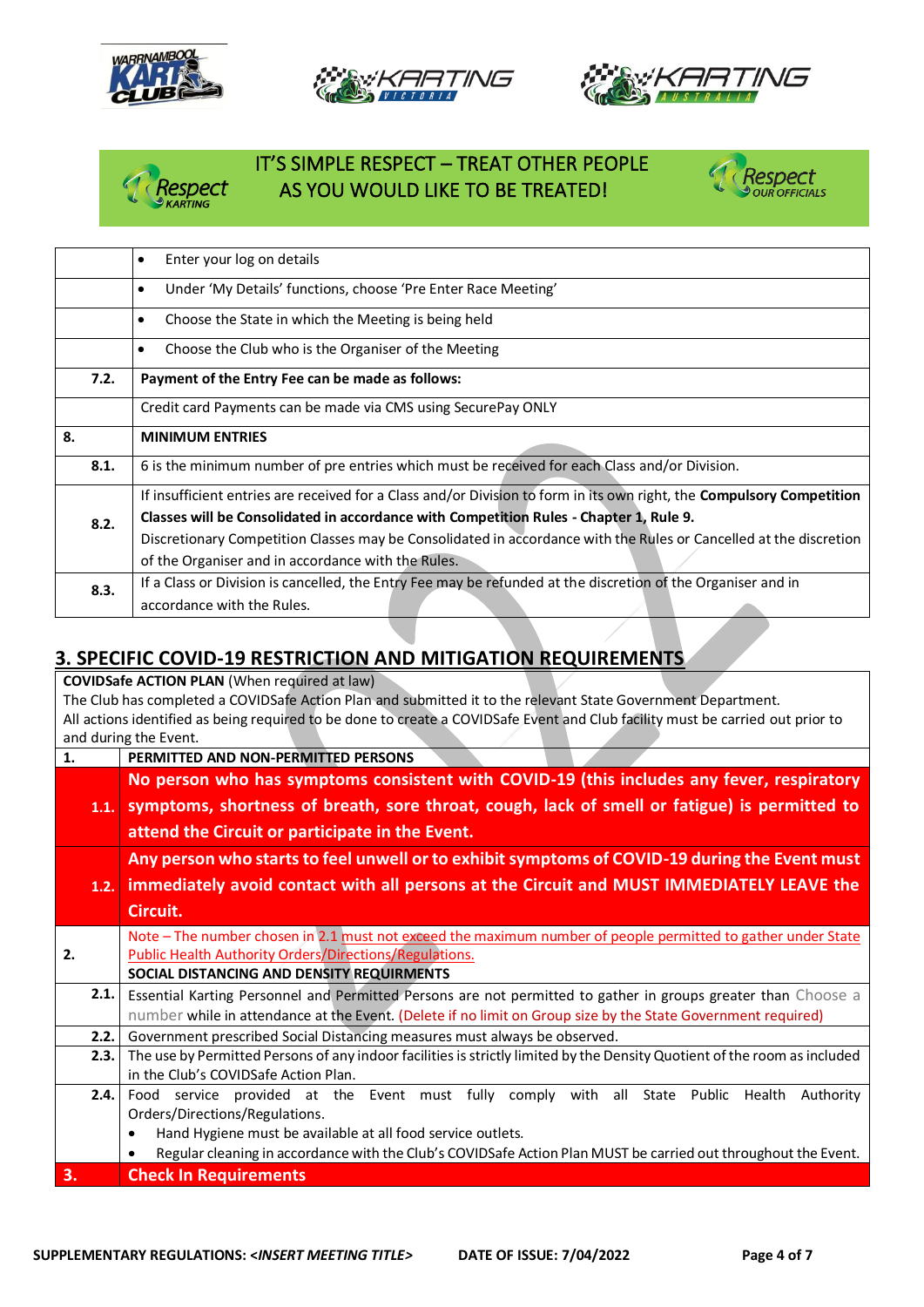







## IT'S SIMPLE RESPECT – TREAT OTHER PEOPLE<br>Respect AS YOU WOULD LIKE TO BE TREATED! AS YOU WOULD LIKE TO BE TREATED!



| 3.1 | All Attendees MUST complete and submit the Karting Australia COVID-19 Declaration, or the compulsory State<br>Government issued QR Code Check-In (delete which is not relevant) upon arrival at the venue if required by the                       |  |  |
|-----|----------------------------------------------------------------------------------------------------------------------------------------------------------------------------------------------------------------------------------------------------|--|--|
| 4.  | <b>State or Federal Government.</b><br>HYGIENE FACILITIES - TOILET/WASHROOM FACILITIES and HAND SANITISER                                                                                                                                          |  |  |
|     |                                                                                                                                                                                                                                                    |  |  |
| 4.1 | The Club is required to provide facilities to ensure general and sensible hygiene practices are maintained.                                                                                                                                        |  |  |
| 4.2 | Toilet and washroom facilities at the Circuit must be open and available for use.                                                                                                                                                                  |  |  |
| 4.3 | Washroom facilities must be properly equipped with liquid soap, running water and either air hand driers or paper<br>towels.                                                                                                                       |  |  |
|     | The toilets and washroom facilities must be cleaned at least once during the day or as otherwise required in<br>accordance with the Club's COVIDSafe Action Plan                                                                                   |  |  |
| 4.4 | It is strongly recommended that Essential Karting Personnel and Permitted Persons bring their own supply of hand<br>sanitiser for use in accordance with government recommendations in addition to hand sanitiser that is supplied by<br>the Club. |  |  |

#### **4. COMPETITION**

| 1.   | <b>FORMAT OF RACING</b>                                                                                      |                                                                                                                   |  |  |  |
|------|--------------------------------------------------------------------------------------------------------------|-------------------------------------------------------------------------------------------------------------------|--|--|--|
| 2.   | Practice                                                                                                     | 3 Practice session/s of 8 mins will be held.                                                                      |  |  |  |
| 3.   | Qualifying                                                                                                   | There will be Timed Qualifying at this Event. There will be one (1) standalone Qualifying session of<br>6 minutes |  |  |  |
|      |                                                                                                              | The order of Karts on the grid for the commencement of Qualifying must be random - no<br>high/low numbers)        |  |  |  |
| 4.   | Heats &<br>The system of gridding will be in accordance with State Regulations - Series Competition<br>Final |                                                                                                                   |  |  |  |
| 5.   | <b>DISTANCES</b>                                                                                             |                                                                                                                   |  |  |  |
|      | Heat 1                                                                                                       | 10<br>Heat 2<br>10<br>Final<br>14                                                                                 |  |  |  |
| 6.   | <b>ACCESS TO CIRCUIT</b>                                                                                     |                                                                                                                   |  |  |  |
| 6.1. | Competitors will be permitted to enter the Circuit from 9am on 6/05/2022                                     |                                                                                                                   |  |  |  |
| 7.   | <b>DRIVERS BRIEFING</b>                                                                                      |                                                                                                                   |  |  |  |
| 7.1  | Drivers Briefing notes will be advised in an electronic format OR via the Public Address system to all       |                                                                                                                   |  |  |  |
|      | Competitors. Any questions should be directed to the Chief Steward prior to the start of Competition.        |                                                                                                                   |  |  |  |
| 8.   | <b>SCRUTINEERING</b>                                                                                         |                                                                                                                   |  |  |  |
| 8.1  |                                                                                                              | All Competitors will be required to complete an electronic Scrutineering Form                                     |  |  |  |
|      | https://kartingaustralia.wufoo.com/forms/ka-scrutineering-record-warrnambool/                                |                                                                                                                   |  |  |  |
| 8.2  | This form will be submitted to the Race Secretary in an electronic format, no later than 3/5/2022            |                                                                                                                   |  |  |  |
| 9.   | <b>FUEL</b>                                                                                                  |                                                                                                                   |  |  |  |
| 9.1. | PULP is the only fuel permitted to be used at this Meeting.                                                  |                                                                                                                   |  |  |  |
| 9.2. | Control Fuel Will be used at this Meeting.                                                                   |                                                                                                                   |  |  |  |
| 9.3. | Supply details for Control Fuel (if used) are:                                                               |                                                                                                                   |  |  |  |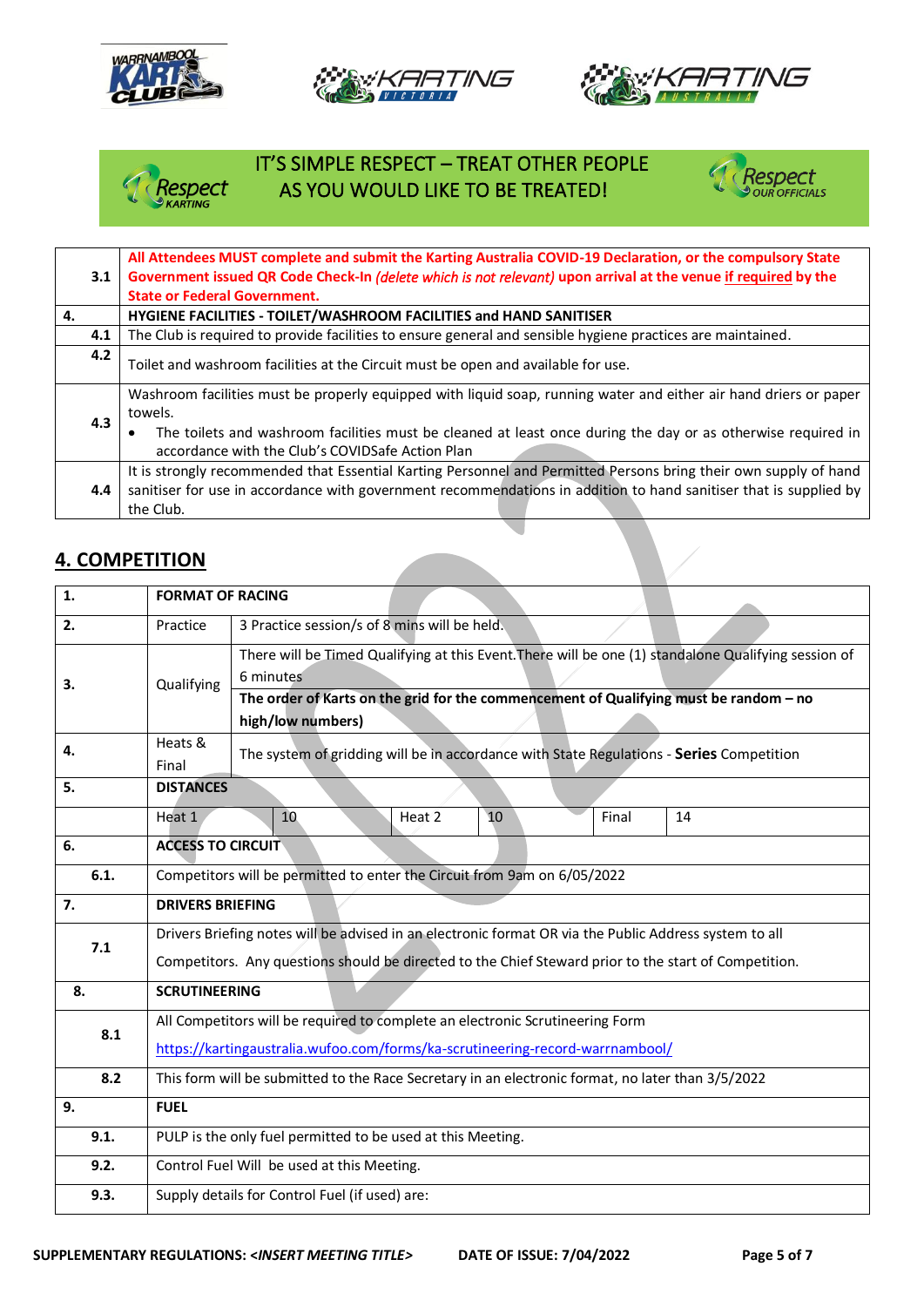





## IT'S SIMPLE RESPECT – TREAT OTHER PEOPLE<br>Respect AS YOU WOULD LIKE TO BE TREATED! AS YOU WOULD LIKE TO BE TREATED!



| 9.4.  |                                                                                                                            | BP Ultimate 98 fuel for use at this Meeting must be purchased from:       |  |
|-------|----------------------------------------------------------------------------------------------------------------------------|---------------------------------------------------------------------------|--|
| 9.5.  | BP Truckstop, Cnr of Princes Hwy & Mahoneys Rd, Warrnambool, 3280                                                          |                                                                           |  |
| 9.6.  | Proof of purchase of the Control Fuel must be retained and produced to the Chief Scrutineer or Fuel Tester if<br>required. |                                                                           |  |
| 10.1  | <b>TIMETABLE</b>                                                                                                           |                                                                           |  |
| 9.1   | Saturday 7/05/2022                                                                                                         |                                                                           |  |
|       | <b>Time</b>                                                                                                                | <b>Activity</b>                                                           |  |
| a)    | 7am                                                                                                                        | Gates open                                                                |  |
| b)    | 7am                                                                                                                        | Canteen opens                                                             |  |
| c)    | Throughout meeting                                                                                                         | Scrutineering                                                             |  |
| d)    | 2:50pm if over PA                                                                                                          | <b>Drivers Briefing</b>                                                   |  |
| e)    | 9am                                                                                                                        | Practice                                                                  |  |
| f)    | 3pm                                                                                                                        | Qualifying                                                                |  |
| 11. 2 | Sunday 7/5/2022                                                                                                            |                                                                           |  |
| a)    | 6:30am                                                                                                                     | <b>Breakfast</b>                                                          |  |
| b)    | 8am                                                                                                                        | Racing                                                                    |  |
| c)    | 30mins post racing                                                                                                         | <b>Presentations</b>                                                      |  |
| 12.   | <b>TROPHIES &amp; PRIZES</b>                                                                                               |                                                                           |  |
| 12.1. | a)                                                                                                                         | Trophies for 1st, 2nd & 3rd as well as spot prizes throughout the meeting |  |
|       |                                                                                                                            |                                                                           |  |

## **5. CIRCUIT SPECIFIC REQUIREMENTS**

| 1.   | <b>PADDOCK ALLOCATION</b>                                                                                    |  |  |
|------|--------------------------------------------------------------------------------------------------------------|--|--|
|      | Paddock allocation Will occur for the Meeting, all enquiries contact Mark Shrubb 0457 058 027 or email       |  |  |
|      | mark.shrubb@reece.com.au                                                                                     |  |  |
| 2.   | <b>MEDICAL SERVICES</b>                                                                                      |  |  |
| 2.1. | Any Medical assistance that is required outside of the operating hours when Kart's are not on the Race Track |  |  |
|      | please contact 000. The address to give to the Emergency Services is:                                        |  |  |
|      | "Your Specific Location"                                                                                     |  |  |
|      | Warrnambool Kart Club circuit                                                                                |  |  |
|      | 162 Buckley's Road Allansford                                                                                |  |  |
| 3.   | <b>KART RETRIEVAL</b>                                                                                        |  |  |
| 3.1. | Pit Crew with trolleys will not be given access to the Circuit during Qualifying and Racing.                 |  |  |
| 3.2. | Retrieval of Karts is at the discretion of the Clerk of the Course                                           |  |  |